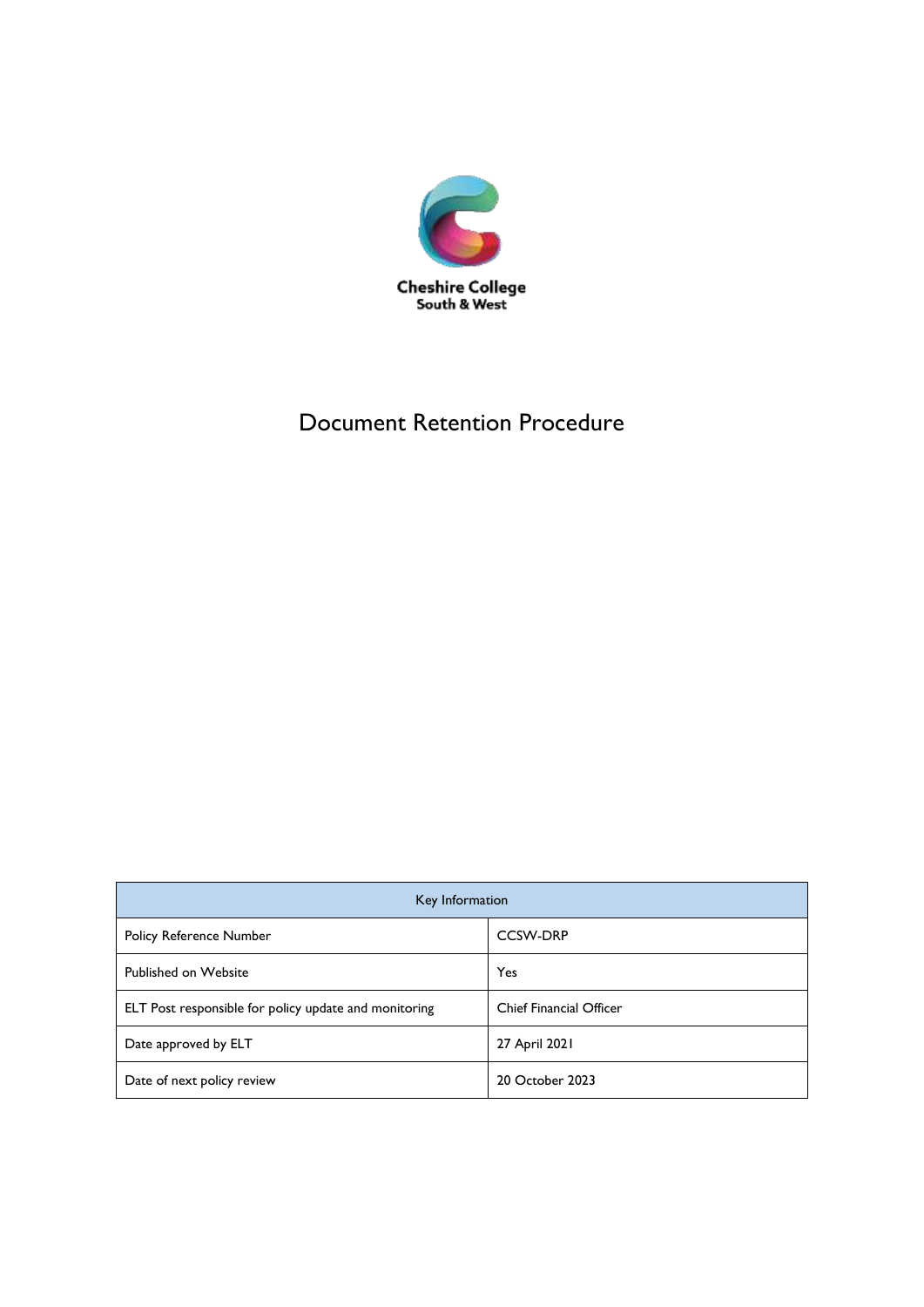## **1. Retention of Documents**

- 1.1. The College holds vast amounts of records, these include learner records, employee records, financial records and various other types of records that contribute to the efficient operation of the College.
- 1.2. Data Protection law requires that records containing personal data are only retained for a limited time; this timeframe is called a 'retention period'.
- 1.3. The College will follow the JISC Records retention management: Guidance and retention schedules for information held in higher and further education institutions (*https://www.jisc.ac.uk/guides/recordsretention-management*) for all retention timescales. The timescale for keeping any record not listed in the JISC guidance will be detailed within table 1 of this document.
- 1.4. Once a document reaches its retention date it should be reviewed to ensure it does not need to be kept for longer. Any staff wishing to retain a record for longer than the specified retention period should contact the Data Protection Officer for advice and guidance.
- 1.5. Records that need to be kept for longer than the stated retention period will be assigned an extended timescale in consultation with the Data Protection Officer.
- 1.6. Records which have reached their retention date (*whether held in electronic or paper format*) should be destroyed under confidential conditions (*shredded or permanently deleted*).
- 1.7. Certain records need to be kept for historical purposes and these will be transferred to a place of deposit.
- 1.8. For guidance on any record not listed, please contact the Data Protection Officer.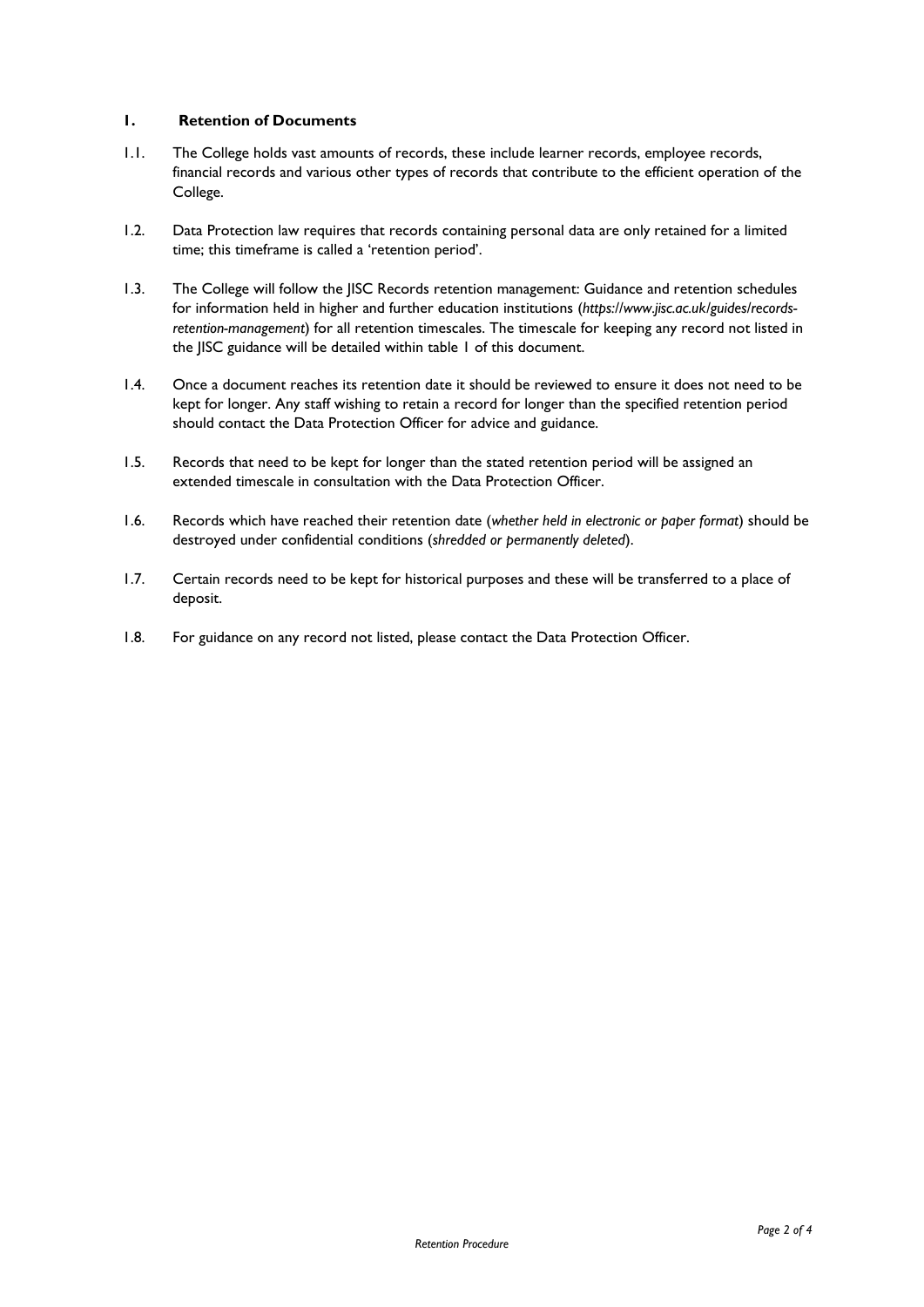## **2. College Specific Retention Timescales**

| <b>Description</b>                                                                  | <b>Retention Period</b>                                                                                                                                                | <b>Notes/Comments</b>                                                                                                                                                                                                                                                                                                                                                |
|-------------------------------------------------------------------------------------|------------------------------------------------------------------------------------------------------------------------------------------------------------------------|----------------------------------------------------------------------------------------------------------------------------------------------------------------------------------------------------------------------------------------------------------------------------------------------------------------------------------------------------------------------|
| Child Protection / Safeguarding<br>information                                      | Permanently                                                                                                                                                            | The Independent enquiry into<br>child sexual abuse has issued an<br>order requiring the preservation<br>of all records until future notice.                                                                                                                                                                                                                          |
| Covid-19 Response Team<br><b>Notification Form</b>                                  | 21 days                                                                                                                                                                |                                                                                                                                                                                                                                                                                                                                                                      |
| Covid-19 Test Details                                                               | 14 days                                                                                                                                                                | <b>NHS Guidance</b>                                                                                                                                                                                                                                                                                                                                                  |
| Covid-19 Test Kit logs                                                              | 12 months                                                                                                                                                              | The data will be kept for no<br>longer than 12 months from the<br>day of collection by the Provider<br>and will be deleted from all the<br>Provider's systems as soon as<br>instructed to do so by DHSC.                                                                                                                                                             |
| <b>Covid-19 Test Consent Forms</b>                                                  | I month after the testing<br>process ends                                                                                                                              | <b>NHS Guidance</b>                                                                                                                                                                                                                                                                                                                                                  |
| Declaration of Convictions (R1)<br>Forms and Criminal Convictions<br>Interview (R2) | 6 years after learner leaves<br>the College                                                                                                                            | Documents generated in line with<br><b>Criminal Convictions Procedure</b>                                                                                                                                                                                                                                                                                            |
| ESF Project Funding and associated<br>records                                       | For the 2007-13 ESF<br>Programme this is expected<br>to be until at least 31<br>December 2022.<br>For the 2014-20 ESF<br>Programme until at least 31<br>December 2030. | Destroy records if past<br>destruction date.<br>List all remaining records with full<br>name, course studied and course<br>dates.<br>Note: check the DWP - ESF<br>guidance before destroying any<br>paperwork in case the<br>destruction date has changed.<br>Source: Record keeping and<br>retention information for training<br>providers - GOV.UK<br>(www.gov.uk) |
| Gym member records                                                                  | I year after last visit                                                                                                                                                |                                                                                                                                                                                                                                                                                                                                                                      |